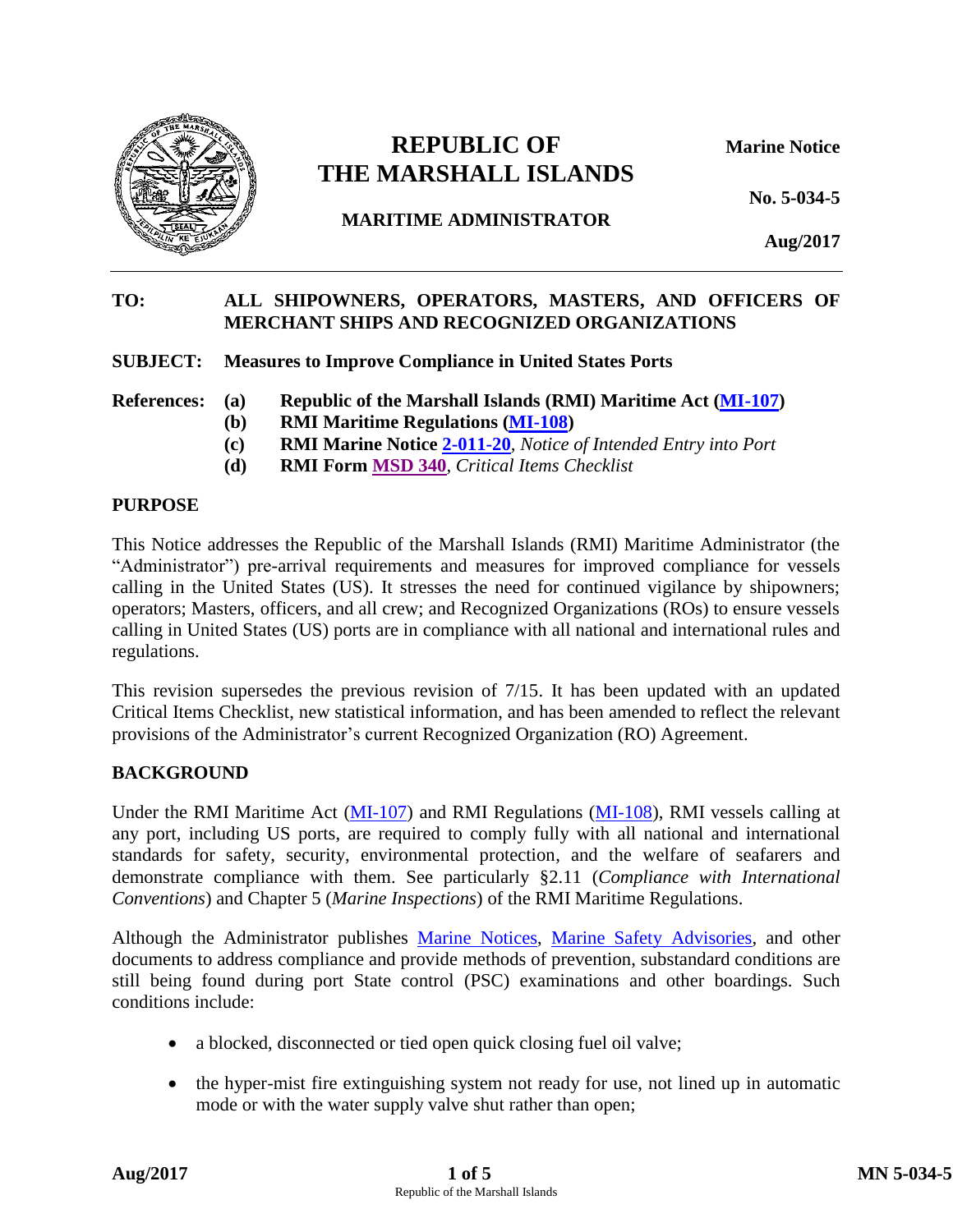- inoperable oily water separator (OWS) or oil content meter (OCM) or not being able to demonstrate proper operation of the OWS and OCM;
- failure of the crew to adequately carry out a fire, abandon ship, or confined space entry drill;
- items such as smoke detectors rendered inoperable by actions of the crew;
- substandard cleanliness or condition of the engine room; and/or
- failure to report inoperable equipment, such as:
	- o fire dampers or other fire protection and extinguishing systems; and/or
	- o emergency fire pumps not fully operational or not able to take suction in ballast condition.

The US Coast Guard (USCG) QUALSHIP 21 program, a program the Administrator uses as a measure of the quality of its fleet, has revealed an increased level of detentions in the past two (2) years. Although the detention rate has dropped from 2015 to 2016, it is still significantly higher than previous years.



This increase in PSC detentions is due to a lack of attention to or reporting of non-operational equipment by the crew and/or the Company *prior* to arrival in US ports. In fact, some RMIflagged vessels have requested a Coast Guard Certificate of Compliance (COC) examination knowing that they had inoperable equipment onboard. Equipment such as an inert gas generator, emergency fire pumps, inoperable lifeboat or rescue boat engines, frozen lifeboat davits, nonoperational incinerator, and non-operational oily water separator are examples of critical equipment that was known to be non-operational when requesting an exam. Reporting of these items to the flag State and the port State could have prevented several detentions.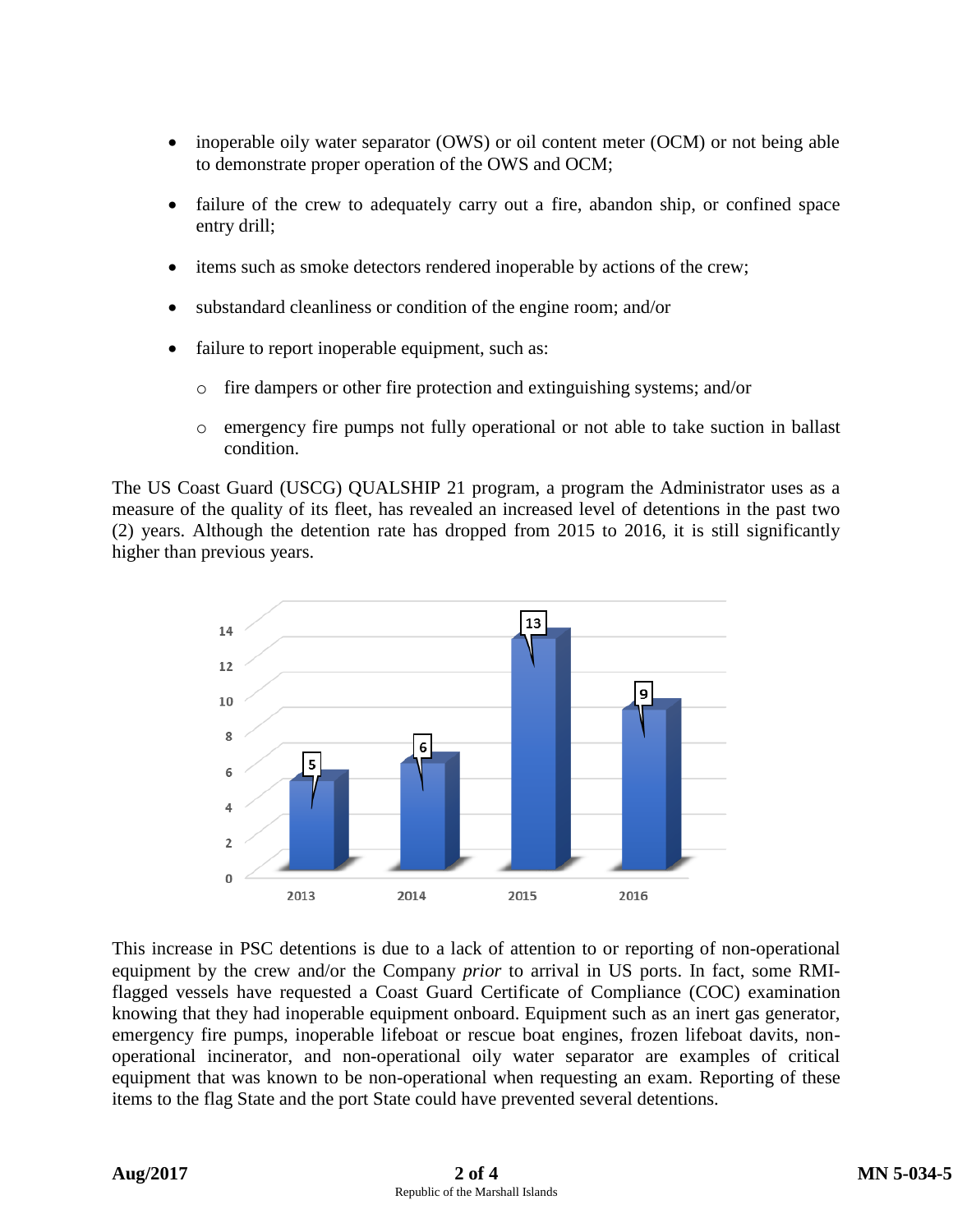## **APPLICABILITY**

This Notice applies to all RMI-flagged vessels calling in US ports. The Administrator will apply the performance and compliance measures found herein to the degree necessary on a case-bycase basis.

### **REQUIREMENTS**

#### **1.0 General**

All vessels calling in any port, including US ports, must comply fully with and demonstrate compliance with all national and international standards for safety, security, environmental protection and the welfare of seafarers as required by [MI-108](http://www.register-iri.com/forms/upload/MI-108.pdf) §2.11.3.

#### **2.0 Prior to Arrival at a US Port**

In accordance with RMI Marine Notice [2-011-20,](http://www.register-iri.com/forms/upload/MN-2-011-20.pdf) all vessels entering US ports are required to submit a **copy** of the Notice of Arrival (NOA) to the Administrator at [NOA@register-iri.com](mailto:NOA@register-iri.com) when submitting the NOA to the USCG 96 HOURS PRIOR TO ENTERING U.S. WATERS. Repeated failure to submit a copy of the NOA to the Administrator may result in actions by the Administrator such as an additional audit of the vessel or the Company's Safety Management System (SMS).

- 2.1 All vessels arriving at US ports are required to list any non-operational equipment or systems on their NOA. Proactively listing inoperative equipment on the NOA and notifying the Administrator can often prevent adverse PSC actions. Therefore, vessel operators that fail to list non-operational equipment or systems on the NOA may be subject to an immediate International Safety Management (ISM) Code audit and/or a letter of warning or safety reprimand to the Master and/or Chief Engineer. Repeated failures to report non-operational equipment or systems on the NOA may result in suspension of the Master's and Chief Engineer's RMI seafarer documents and/or an additional audit of the vessel or Company SMS.
- 2.2 Prior to arrival in a US port, the Master and Chief Engineer shall complete, sign, and submit the Critical Items Checklist (RMI Form [MSD 340\)](https://www.register-iri.com/wp-content/uploads/MSD-340-Critical-Items-Checklist.doc). The MSD 340 shall be emailed to [NOA@register-iri.com](mailto:NOA@register-iri.com) in conjunction with the eNOA which is submitted 96 hours prior to arrival. The latest version of the form may be [downloaded](https://www.register-iri.com/wp-content/uploads/MSD-340-Critical-Items-Checklist.doc) from the website at www.register-iri.com. Failure to complete the Critical Items Checklist (MSD 340) may be cause for suspension of the Master's and Chief Engineer's RMI seafarer documents and/or an additional audit of the vessel or Company SMS. In the event of consecutive US port calls, the Critical Items Checklist (MSD 340) need only be submitted prior to the first US port. An updated Critical Items Checklist (MSD 340) must be submitted if the condition of the vessel changes during these consecutive port calls or after the vessel calls a port outside the US.